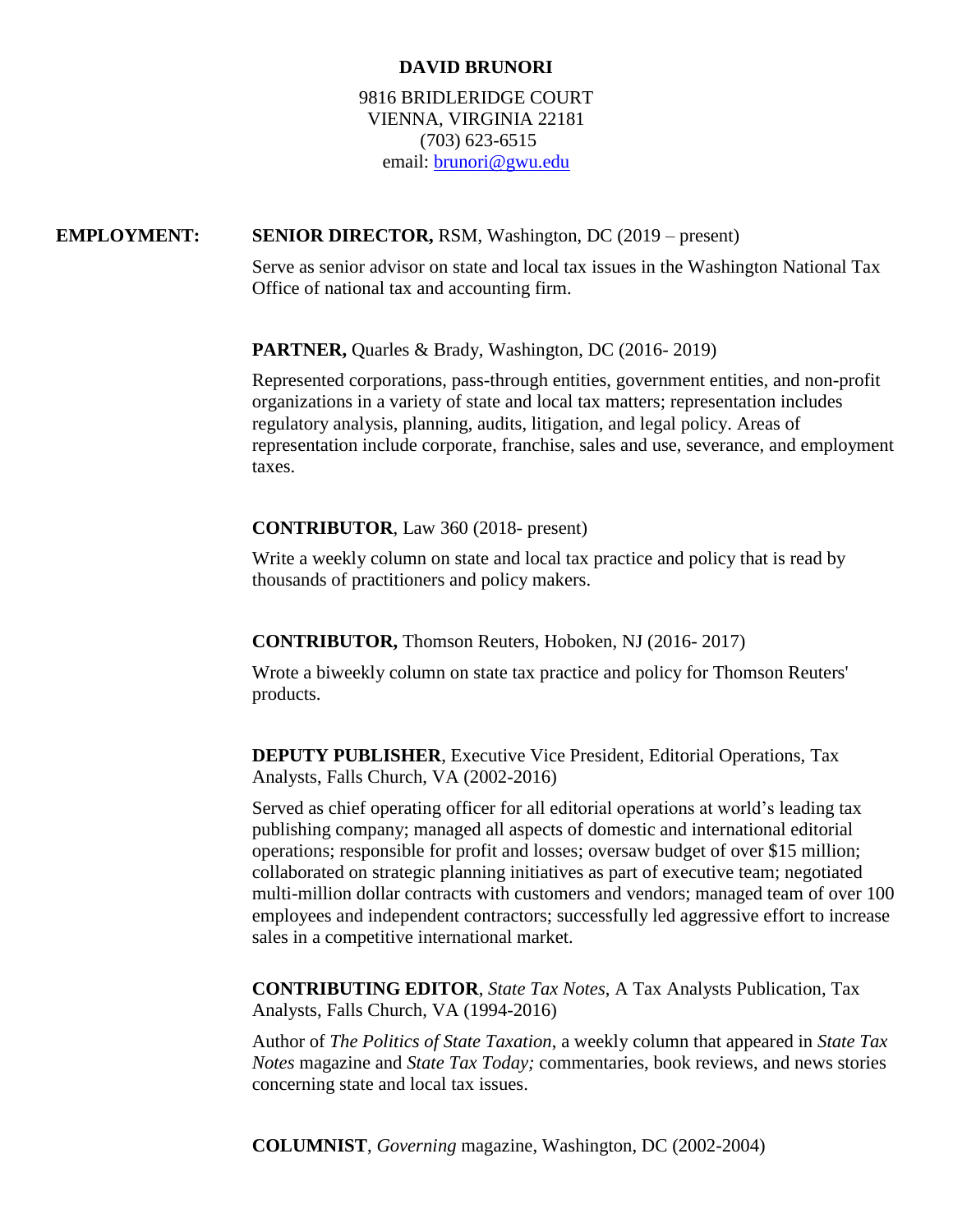|                                         | Author, David Brunori's Tax Talk, a bi-monthly column on state and local tax and<br>budget issues.                                                                                                                   |
|-----------------------------------------|----------------------------------------------------------------------------------------------------------------------------------------------------------------------------------------------------------------------|
|                                         | <b>ASSOCIATE</b> , Zapruder & Odell, Washington, DC (1991-1994)                                                                                                                                                      |
|                                         | Represented multinational corporations in international tax controversies in the areas<br>of transfer pricing and tax shelter litigation.                                                                            |
|                                         | <b>APPELLATE TRIAL ATTORNEY, United States Department of Justice, Tax</b><br>Division, (Attorney General's Honors Program), Washington, DC (1987-1991)                                                               |
|                                         | Represented the United States of America in tax litigation before the United States<br>Courts of Appeals in a wide range of federal tax disputes.                                                                    |
| <b>FELLOWSHIPS:</b>                     | Fellow, National Academy of Public Administration (2018 – present)                                                                                                                                                   |
|                                         | Fellow, American College of Tax Counsel (2017- present)                                                                                                                                                              |
|                                         | Senior Fellow, D.C. Policy Center, part of the Federal City Council, (2016 - present)                                                                                                                                |
| <b>TEACHING AND</b><br><b>RESEARCH:</b> | Research Professor of Public Policy and Public Administration, Trachtenberg<br>School of Public Policy and Public Administration, The George Washington<br>University (2000-Present)                                 |
|                                         | Classes taught include: State Policy and Politics, Administrative Law, Fiscal<br>Federalism, Budgeting, and State and Local Public Finance.                                                                          |
|                                         | <b>Professorial Lecturer</b> , The George Washington University Law School (1996-<br>2019); Distinguished Adjunct Teaching Award, 2005                                                                               |
|                                         | Taught State and Local Tax Law.                                                                                                                                                                                      |
|                                         | Director, State and Local Fiscal Policy Research Program and Research<br>Professor, George Washington Institute of Public Policy, The George Washington<br>University (2002-2014)                                    |
|                                         | Research Projects have included work for The Lincoln Institute of Land Policy,<br>National Education Association, Pew Trusts, National Association of Realtors, State<br>of Iowa, and American Tax Policy Institute. |
|                                         | Member, District of Columbia Tax Reform Commission (2012-2014)                                                                                                                                                       |
|                                         | Private Consultant on Tax Policy, Independent (1993-2002)                                                                                                                                                            |
|                                         | Prepared reports, consultative services, and testimony before 16 state legislatures on<br>tax policy and tax reform matters.                                                                                         |
|                                         | <b>Educational consultant/lecturer, (2002-Present)</b>                                                                                                                                                               |
|                                         |                                                                                                                                                                                                                      |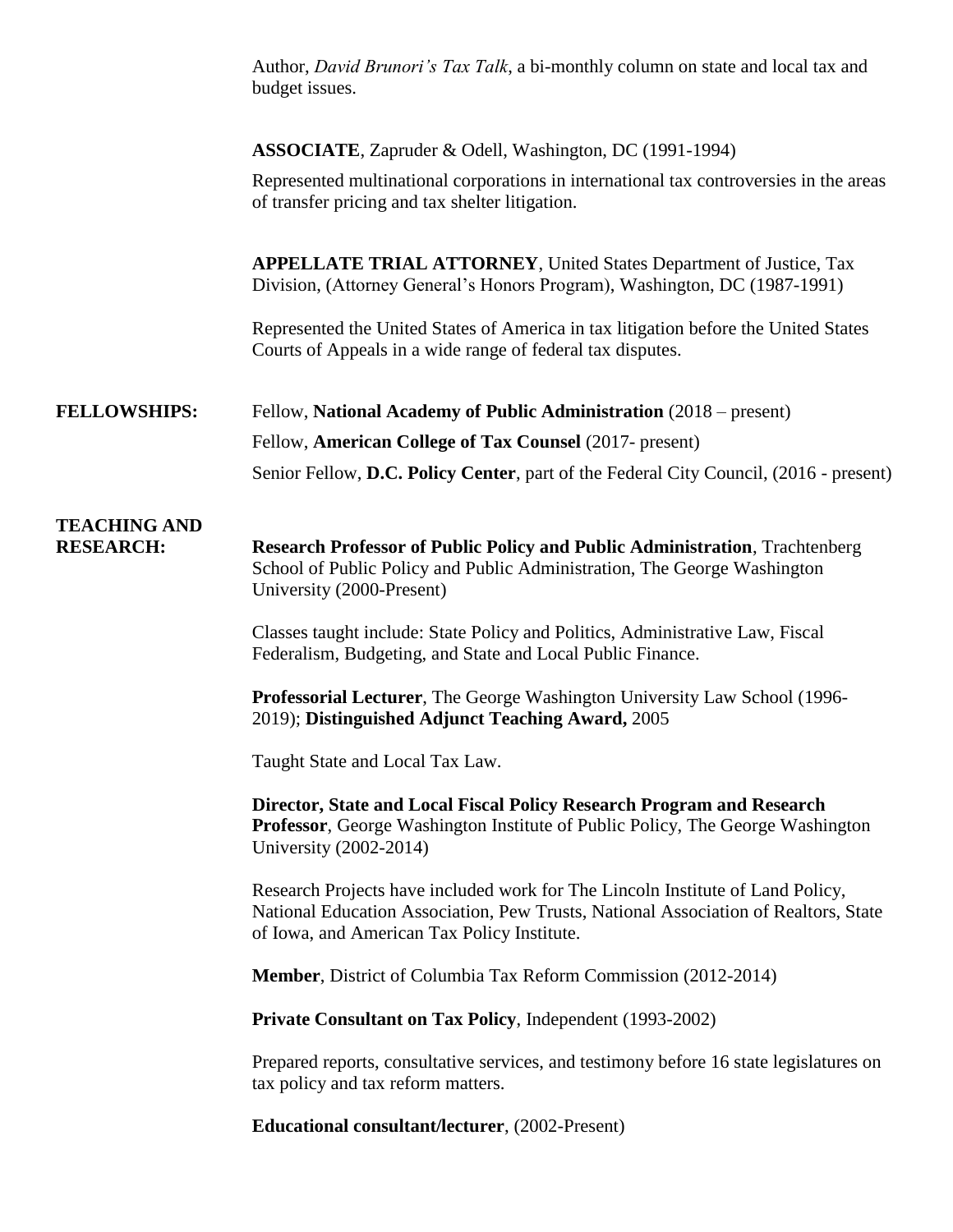|                      | Presented papers and lectured on a wide variety of state and local tax and public<br>finance issues before the NYU Institute on State and Local Taxation, Federation of<br>Tax Administrators, Multistate Tax Commission, National Conference of State<br>Legislatures, American Legislative Exchange Council, National Governors                                                                                                                                                    |
|----------------------|--------------------------------------------------------------------------------------------------------------------------------------------------------------------------------------------------------------------------------------------------------------------------------------------------------------------------------------------------------------------------------------------------------------------------------------------------------------------------------------|
|                      | Association, Council on State Taxation, American Bar Association, American<br>Taxation Association, Independent SALT Alliance, National Conference of State Tax<br>Court Judges, Tax Foundation, Illinois Taxpayers Federation, Wyoming Taxpayers<br>Association, Virginia Municipal League, National Education Association, Iowa<br>Taxpayers Association, National Association of Realtors, Hartmann Institute of State<br>Taxation, and Georgetown State and Local Tax Institute. |
|                      | <b>David C. Lincoln Fellow</b> , Lincoln Institute of Land Policy (2001-2004, 2013) and<br><b>Faculty Associate</b> , Lincoln Institute of Land Policy (2000-Present)                                                                                                                                                                                                                                                                                                                |
|                      | Lecture for Institute programs, most notably the annual meeting of the National<br>Conference of State Tax Judges.                                                                                                                                                                                                                                                                                                                                                                   |
|                      | <b>Member,</b> Virginia Work Group to Assess the Feasibility of Transitioning to a<br>Unitary Combined Reporting System for Corporate Income Tax Purposes. (2021).                                                                                                                                                                                                                                                                                                                   |
|                      | Member. District of Columbia Tax Revision Commission. (2014).                                                                                                                                                                                                                                                                                                                                                                                                                        |
| <b>PUBLICATIONS:</b> | Essays on State Tax Policy-Rethinking State Corporate Income Taxation, Journal of<br>State Taxation, Volume 39, Issue 2, March (2021).                                                                                                                                                                                                                                                                                                                                               |
|                      | Local Tax policy, a Primer, Rowman & Littlefield (2019).                                                                                                                                                                                                                                                                                                                                                                                                                             |
|                      | State Tax Policy: a Primer, Rowman & Littlefield (2016).                                                                                                                                                                                                                                                                                                                                                                                                                             |
|                      | Local Tax Policy: a Federalist Perspective, 3rd edition, Urban Institute Press (2013),<br>$2nd$ edition, Urban Institute Press (2007), 1 <sup>st</sup> edition, Urban Institute Press, (2003).                                                                                                                                                                                                                                                                                       |
|                      | <i>State Tax Policy: a Political Perspective,</i> 3 <sup>rd</sup> edition, Urban Institute Press (2011) 2 <sup>nd</sup><br>edition, Urban Institute Press (2005), $1st$ edition, Urban Institute Press (2001). The<br>first edition won the Choice Award for best book in public finance in 2001.                                                                                                                                                                                    |
|                      | "Corporate Income Taxes", in Handbook of State and Local Public Finance,<br>Cambridge University Press, Cambridge, MA, Robert Ebel, John Bowman, editors<br>(2011).                                                                                                                                                                                                                                                                                                                  |
|                      | "Property Taxes and Local Autonomy: An Overview," with Michael Bell, in The<br>Property Tax and Local Autonomy, Lincoln Institute of Land Policy, Cambridge,<br>MA, with David Brunori and Joan Youngman, editors (2010), pp. 1-8.                                                                                                                                                                                                                                                   |
|                      | "Comparing Local Autonomy Across States," with Hal Wolman, Robert McManmon<br>and Michael Bell, in The Property Tax and Local Autonomy, Lincoln Institute of<br>Land Policy, Cambridge, MA, with David Brunori and Joan Youngman, editors<br>$(2010)$ , pp. 69-114.                                                                                                                                                                                                                  |
|                      | "Are State and Local Finances Becoming More or Less Decentralized and Should We<br>Care?" with Katrina Connolly and Michael Bell, in The Property Tax and Local<br>Autonomy, Lincoln Institute of Land Policy, Cambridge, MA, David Brunori and<br>Joan Youngman, editors (2010), pp. 121-160.                                                                                                                                                                                       |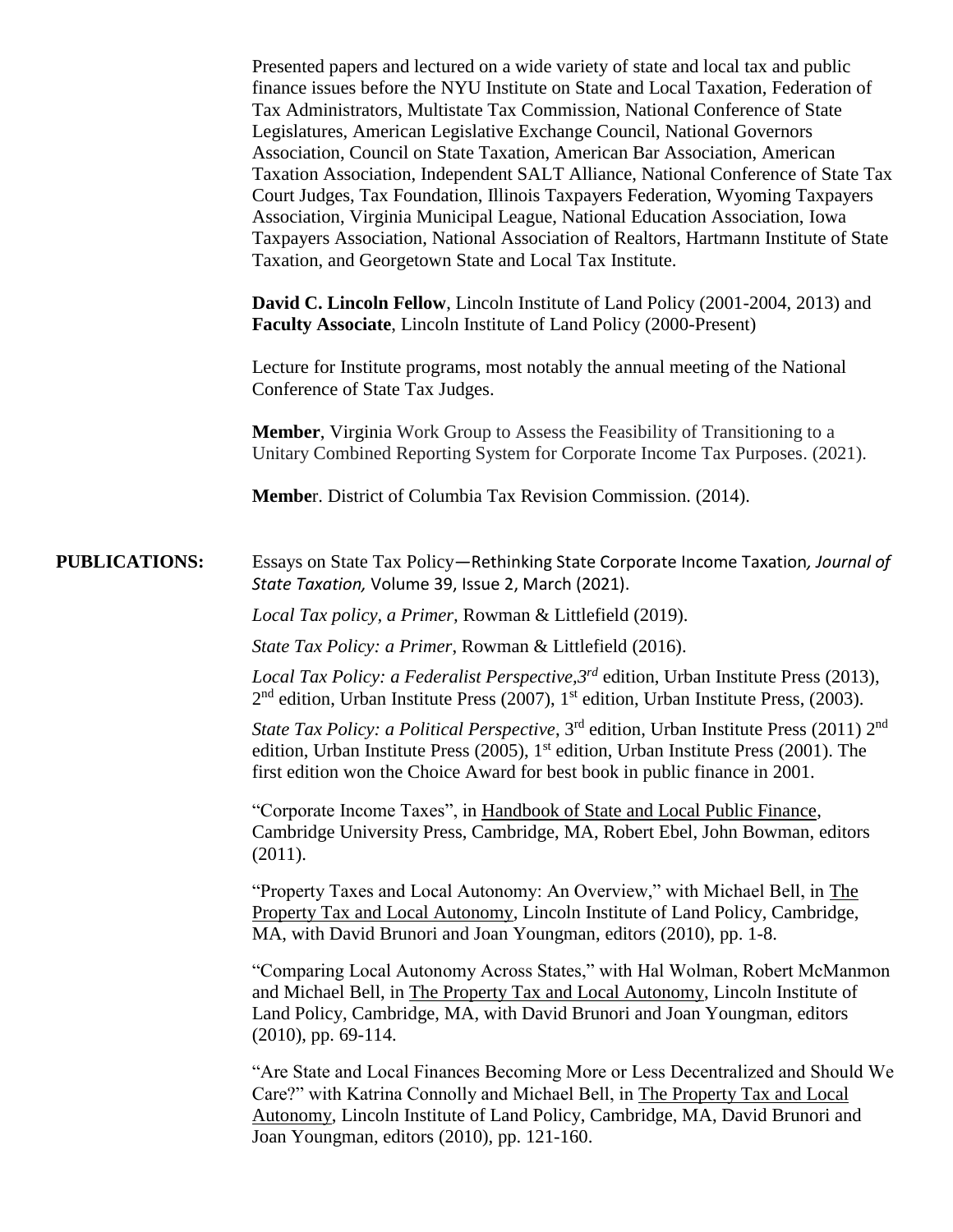*Local Autonomy and the Property Tax*, Bell, Brunori, Youngman, Editors. Lincoln Institute of Land Policy (2010).

*Erosion of the Property Tax Base, Trends, Causes and Consequences,* Augustine, Bell, Brunori, and Youngman, Editors. Lincoln Institute of Land Policy (2009).

*Tax and Expenditure Limitations and Their Effects on Local Finances and Urban Areas,* in Urban and Regional Policy, Margery Turner, Howard Wial, and Harold Wolman, eds. Brookings (2008).

*Financing Local Government in a Changing World*, in American Intergovernmental Relations, Laurence O'Toole, ed., CQ Press (2007).

*History of the Property Tax in America*, in Property Taxation, 3rd Edition, Jerry Janata, ed. Institute for Professionals in Taxation (2004).

*Tax Justice in the American States*, in Tax Justice, Joseph Thorndike and Dennis Ventry, eds., Urban Institute Press (2002).

*The Future of State Taxation*, Editor. Urban Institute Press (1998).

Metropolitan Taxation in the 21st Century, *National Tax Journal* Volume LI No. 3 (September 1998) 541-551.

 Principles of Tax Policy and Targeted Tax Incentives, *State and Local Government Review*, No.1, Winter: 50-61 (1997).

Regional Politics in Washington, DC: Cautious and Constrained Cooperation, with Jeffrey Henig, In Savitch and Vogel, eds. *Regional Politics: America in a Post City Age*, Sage Publications (1996).

**EDUCATION: UNIVERSITY OF PITTSBURGH SCHOOL OF LAW** (J.D., Cum Laude, 1987) Order of the Coif; University of Pittsburgh Law Review

> **UNIVERSITY OF PITTSBURGH GRADUATE SCHOOL OF PUBLIC AND INTERNATIONAL AFFAIRS** (M.P.P.M., 2019)

**THE GEORGE WASHINGTON UNIVERSITY**, Columbian College of Arts and Sciences (M.A., Political Science, 1994)

**THE GEORGE WASHINGTON UNIVERSITY,** (B.A., With Honors, History, 1984)

**ASSOCIATIONS**: Family Pass, Fairfax (**Board of Directors**, 2016 – 2019); Main Street Child Development Center (**Board of Directors,** 2016- 2021); George Washington University Alumni Association (**Board of Directors,** 2012-2015); National Tax Association (**Board of Directors,** 2001- 2004**, Advisory Board** 2007- 2017); Tax Policy Center (**State Advisory Board,** 2000-Present**);** Pi Alpha Alpha, American Political Science Association; Urban Affairs Association; and American Society for Public Administration, American Bar Association (Tax Section), Institute for